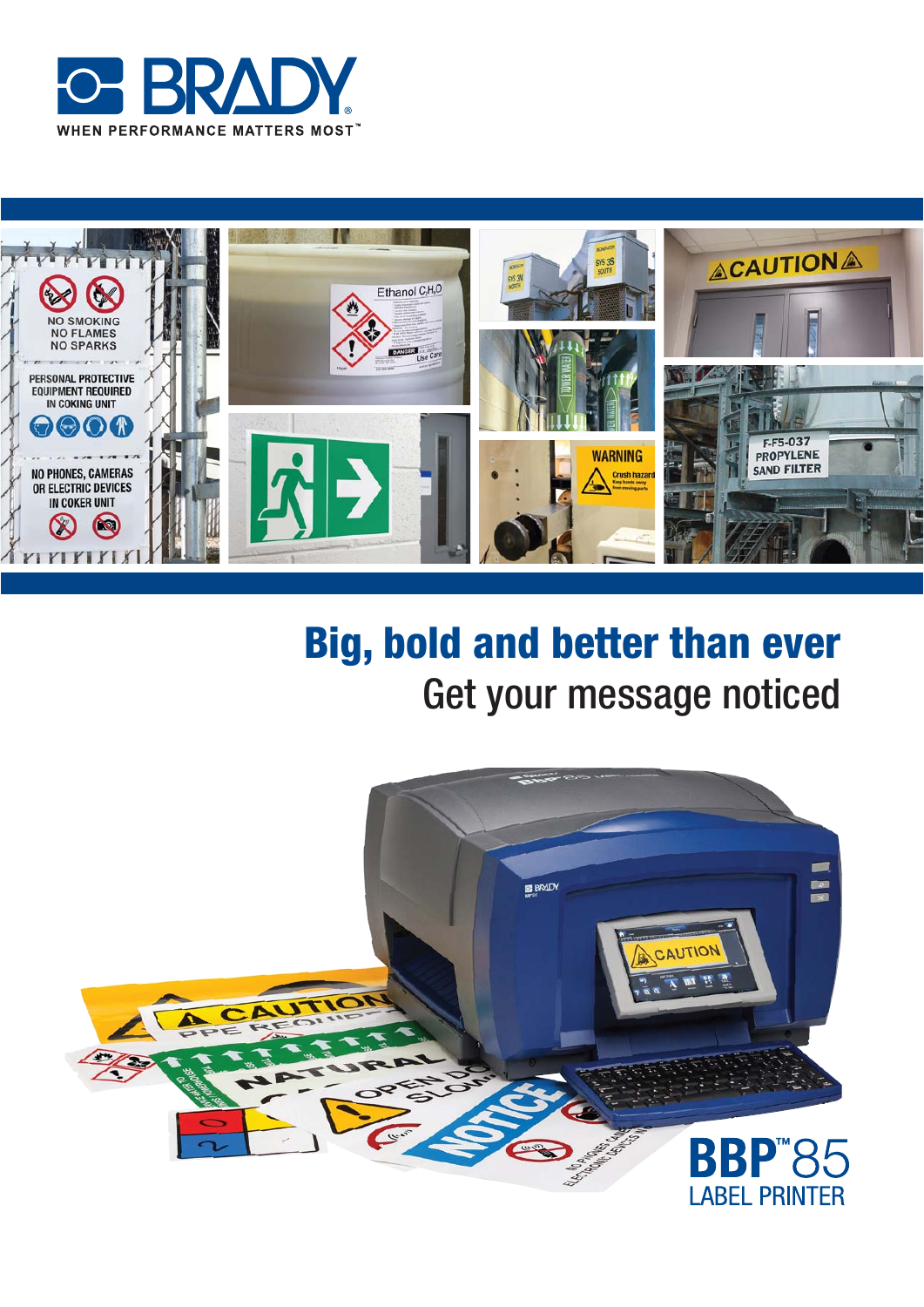# **The BBP™85 Sign**

The BBP™85 Sign and Label Printer allows you to create 254 mm labels in multiple colours, and it has an easier-than-ever interface that anyone on your team can use! No more complex, tedious design steps. No more ordering and waiting. Now you can just walk up and print… and instantly create high quality, multi-coloured visuals up to 254 mm wide.



# Big Output. Little Fuss.

Create extra-large custom signs and labels right now! This printer has our fastest, easiest operating system, so anyone on your team can design visuals with little to no training. The ideal printer for multi-user Lean, 5S and Kaizen Labelling events!

- Unmistakably large visuals up to 254 mm wide
- Just walk up and print…it really is that easy!
- Simple touch-screen interface for stand-alone use, or print from your PC with MarkWare™ Software
- Timesaving label design apps to create pipe markers, safety signs, arc flash, right-to-know labels, and more!
- USB port for importing files, fonts and graphics



# Bold Multi-Colour Printing.

Get your message noticed with strong, colourful visuals. Print up to 4 colours on a single label for professional-looking, custom-made signs, labels and warnings that demand attention.

- Highly durable multi-colour thermal transfer printing
- Print common sign formats even faster using pre-printed sign header supplies
- Add more label creation flexibility with MarkWare™ Software (v3.9.3 and higher)
- Ethernet port for easy printer networking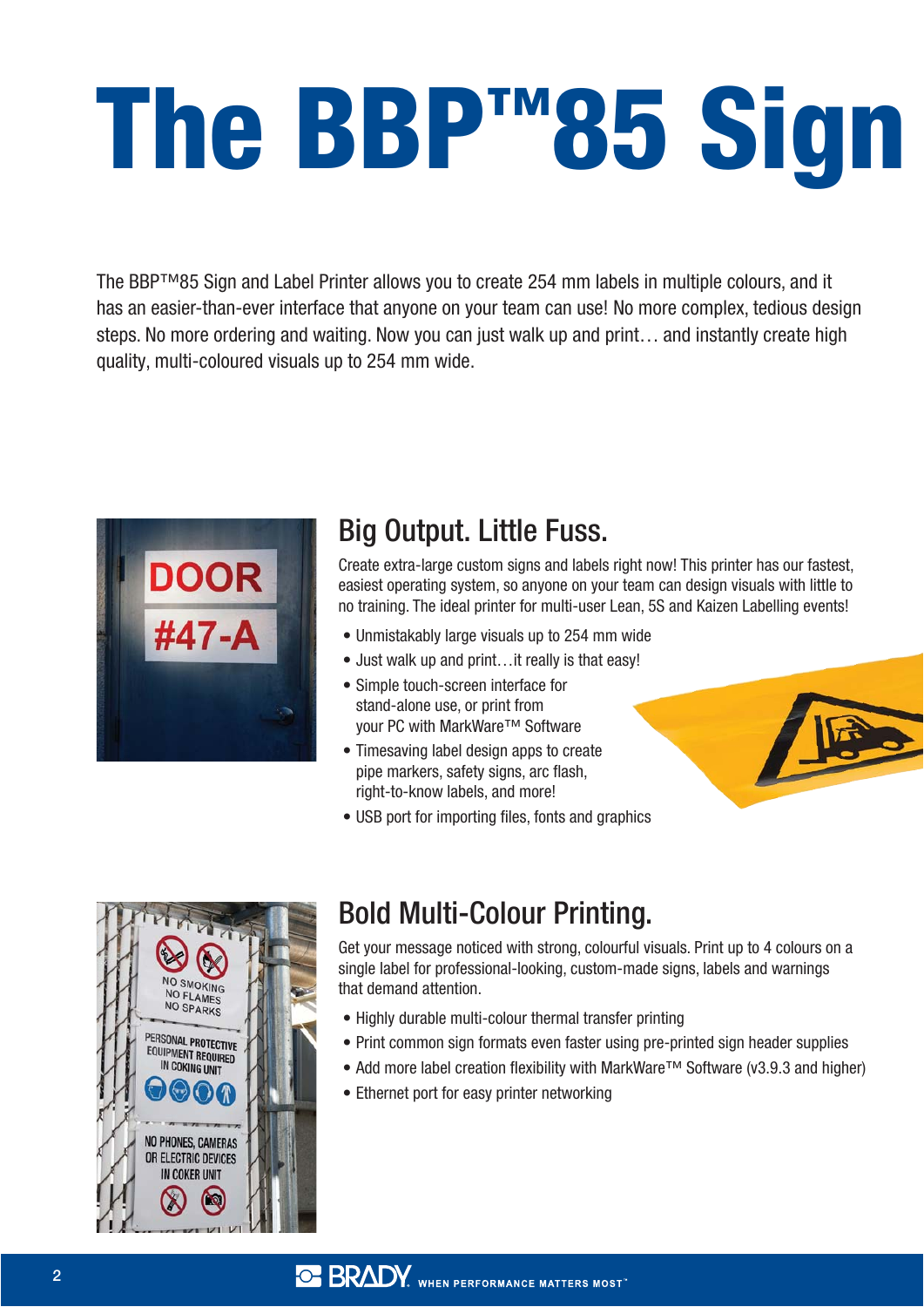# **and Label Printer:**





# Best-of-the-Best Materials.

Brady's sign and label materials lead the industry in durability and performance. They withstand harsh conditions, stay stuck on the most challenging surfaces and they simply last longer than other materials on the market. With the BBP85 Sign and Label Printer, you can choose from over one hundred supply options, including:

- Huge selection of 101.60 mm wide to 254 mm wide industrial grade outdoor materials
- Specialty materials including Reflective and Glow-in-the-Dark
- Pre-printed sign header supplies for CLP (GHS), arc flash and OSHA or ANSI safety signs, which means only one print pass!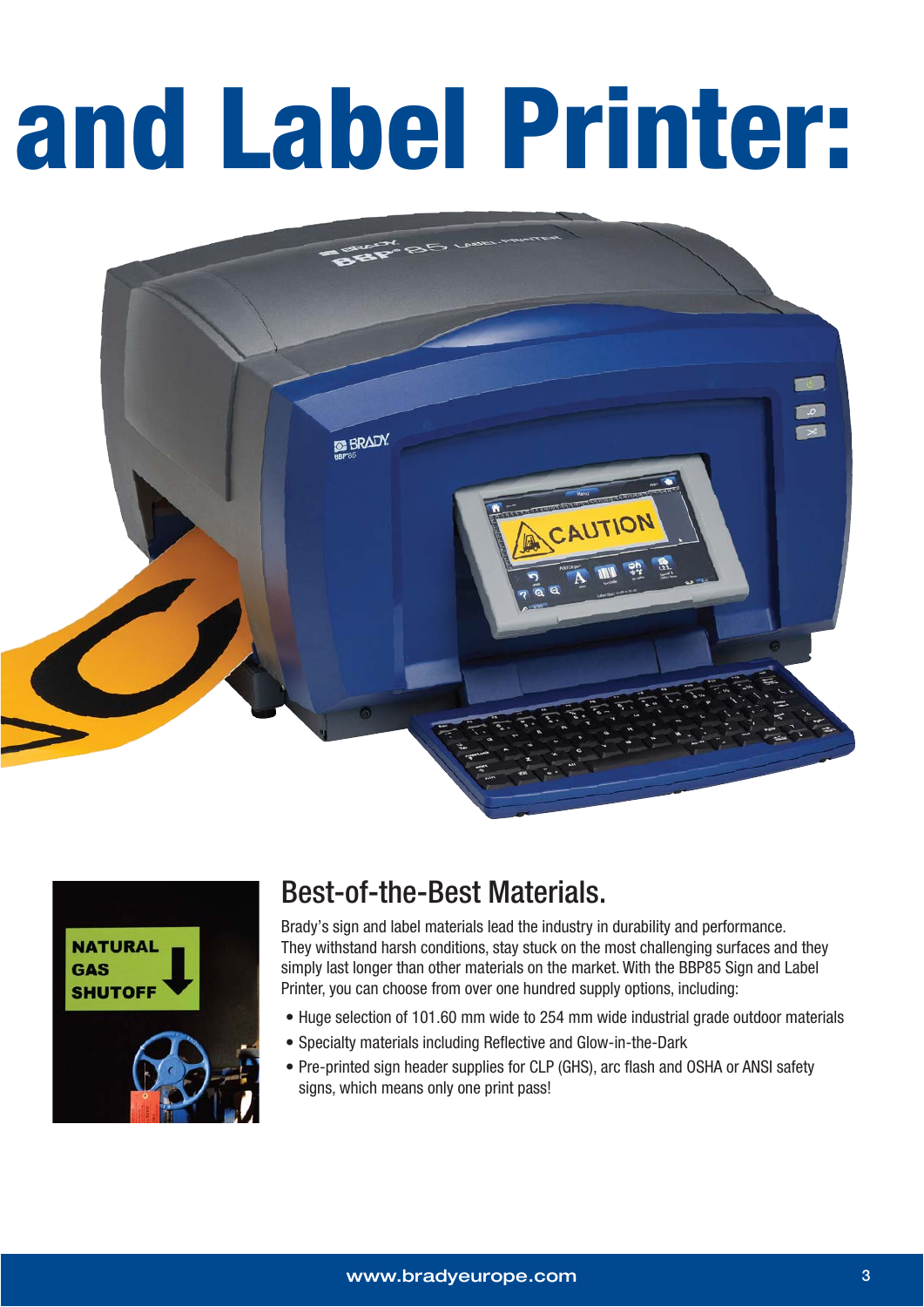# **Applications**

#### **Safety & Facility Identification**





Multi-colour signs **Example 2018** Large visuals for maximum safety Pipe Markers





CLP labels with pre-printed red diamonds Tough materials for harsh environments Reflective signs













Large text for maximum readability Create any kind of sign for a situation that's specific to your site





Perfect printer for LEAN applications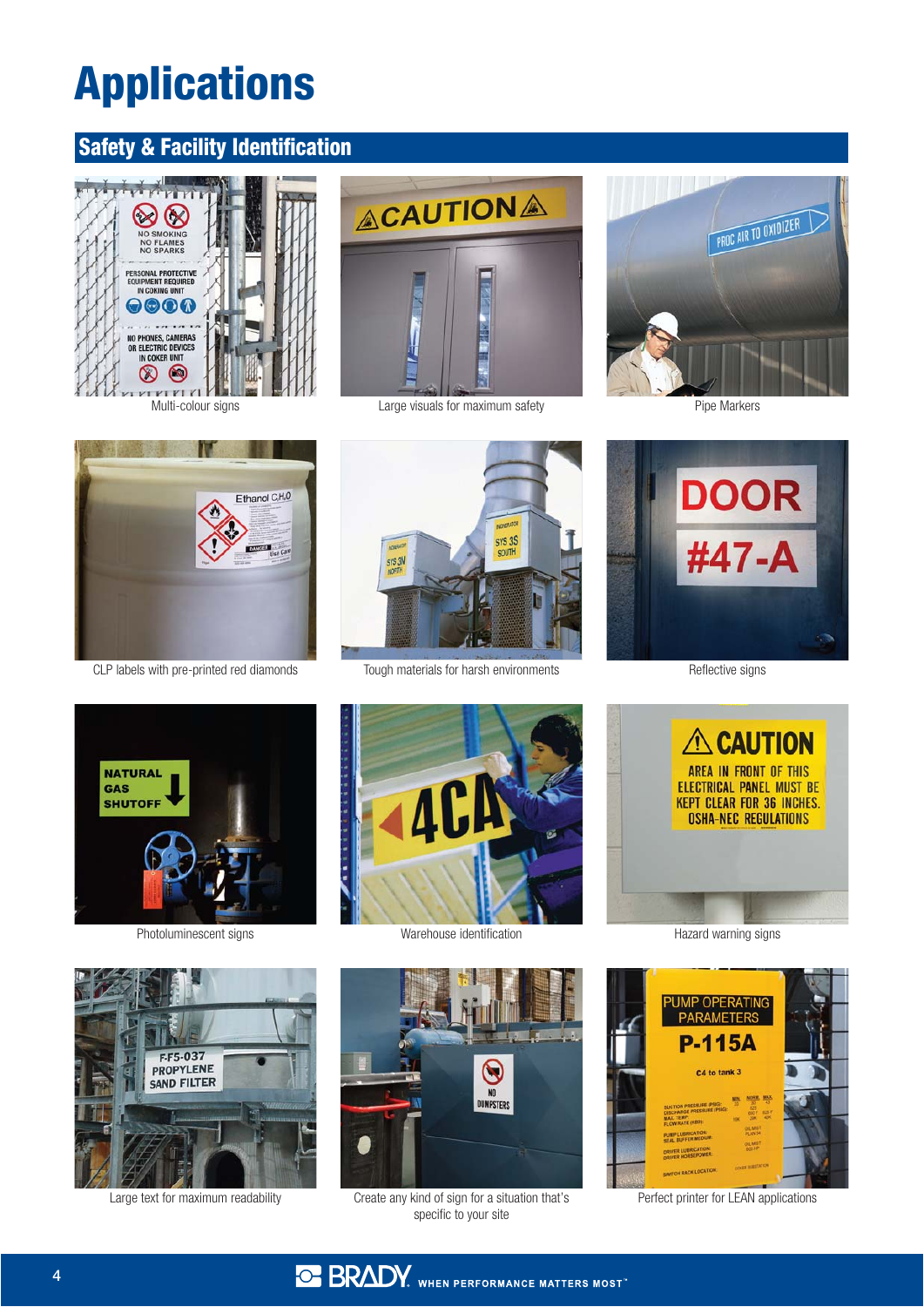#### **B-595 HIGH PERFORMANCE INDOOR/OUTDOOR VINYL**

FOR GENERAL FACILITY AND SAFETY IDENTIFICATION: OUR BEST INDUSTRIAL VINYL YET

- Durable, low-shrink vinyl with our most aggressive adhesive
- Conforms to irregular, curved, rough and highly textured surfaces (painted cinder blocks, uneven wood, textured plastics, paper-jacketed pipes, powder-coated surfaces)
- Adheres to "difficult" low-surface energy items (PVC piping, blow-molded equipment cases, ABS plastics, recycled plastics)
- Service temp: -40  $^{\circ}$ C to 82  $^{\circ}$ C
- Application temp: -18  $^{\circ}$ C to 82  $^{\circ}$ C
- Safety and Facility Identification:

6/DEHOV3DIHLET LEHOV3DIHLET.<br>6/DEHOV3DIALGDIHWARTS, Safety & Warning Labels, Equipment & Panel Labels, Arc Flash & Chemical Labels and More

| <b>Fits Printer</b><br>Model(s)    | <b>Order Reference</b> | Colour       | Size - Width<br>$A$ (mm) | Size - Length<br>B(m) | <b>Labels</b><br>per Roll | Recommended<br><b>Ribbon</b> | <b>Diagram</b>                |
|------------------------------------|------------------------|--------------|--------------------------|-----------------------|---------------------------|------------------------------|-------------------------------|
| BBP85:Powermark                    | B85-100x15M-595-YL     | Yellow       | 100.00                   | 15.00                 | 1                         | B85-R-158x60-BK              | $\boldsymbol{\odot}$          |
| BBP85;Powermark                    | B85-150x15M-595-YL     | Yellow       | 150.00                   | 15.00                 | $\mathbf{1}$              | B85-R-158x60-BK              | $\bullet$                     |
| BBP85;Powermark                    | B85-178x15M-595-YL     | Yellow       | 178.00                   | 15.00                 | 1                         | B85-R-220x60-BK              | $\bullet$                     |
| BBP85:Powermark                    | B85-200x15M-595-YL     | Yellow       | 200.00                   | 15.00                 | $\mathbf{1}$              | B85-R-220x60-BK              | $\bullet$                     |
| BBP85;Powermark                    | B85-250x15M-595-YL     | Yellow       | 250.00                   | 15.00                 | 1                         | B85-R-220x60-BK              | $\boldsymbol{\circledcirc}$   |
| BBP85;Powermark                    | B85-100x15M-595-WT     | White        | 100.00                   | 15.00                 | $\mathbf{1}$              | B85-R-158x60-BK              | $\bullet$                     |
| BBP85;Powermark                    | B85-150x15M-595-WT     | White        | 150.00                   | 15.00                 | 1                         | B85-R-158x60-BK              | $\bullet$                     |
| BBP85:Powermark                    | B85-178x15M-595-WT     | White        | 178.00                   | 15.00                 | $\mathbf{1}$              | B85-R-220x60-BK              | $\bullet$                     |
| BBP85;Powermark                    | B85-200x15M-595-WT     | White        | 200.00                   | 15.00                 | 1                         | B85-R-220x60-BK              | $\boldsymbol{\circ}$          |
| BBP85;Powermark                    | B85-250x15M-595-WT     | White        | 250.00                   | 15.00                 | $\mathbf{1}$              | B85-R-220x60-BK              | $\bullet$                     |
| BBP85;Powermark                    | B85-100x15M-595-RD     | Red          | 100.00                   | 15.00                 | 1                         | B85-R-158x60WT               | $\circledcirc$                |
| BBP85;Powermark                    | B85-150x15M-595-RD     | Red          | 150.00                   | 15.00                 | $\mathbf{1}$              | B85-R-158x60WT               | $\bullet$                     |
| BBP85;Powermark                    | B85-178x15M-595-RD     | Red          | 178.00                   | 15.00                 | 1                         | B85-R-220x60WT               | $\bullet$                     |
| BBP85;Powermark                    | B85-200x15M-595-RD     | Red          | 200.00                   | 15.00                 | $\mathbf{1}$              | B85-R-220x60WT               | $\bullet$                     |
| BBP85;Powermark                    | B85-250x15M-595-RD     | Red          | 250.00                   | 15.00                 | 1                         | B85-R-220x60WT               | $\boldsymbol{\odot}$          |
| BBP85;Powermark                    | B85-100x15M-595-PL     | Purple       | 100.00                   | 15.00                 | $\mathbf{1}$              | B85-R-158x60-WT              | $\bullet$                     |
| BBP85:Powermark                    | B85-150x15M-595-PL     | Purple       | 150.00                   | 15.00                 | 1                         | B85-R-158x60-WT              | $\bullet$                     |
| BBP85;Powermark                    | B85-200x15M-595-PL     | Purple       | 200.00                   | 15.00                 | $\mathbf{1}$              | B85-R-220x60-WT              | $\odot$                       |
| BBP85;Powermark                    | B85-250x15M-595-PL     | Purple       | 250.00                   | 15.00                 | 1                         | B85-R-220x60-WT              | $\boldsymbol{\circledcirc}$   |
| BBP85:Powermark                    | B85-100x15M-595-OR     | Orange       | 100.00                   | 15.00                 | $\mathbf{1}$              | B85-R-158x60-BK              | $\bullet$                     |
| BBP85;Powermark                    | B85-150x15M-595-0R     | Orange       | 150.00                   | 15.00                 | 1                         | B85-R-158x60-BK              | $\boldsymbol{\circledbullet}$ |
| BBP85;Powermark                    | B85-178x15M-595-OR     |              | 178.00                   | 15.00                 | $\mathbf{1}$              | B85-R-220x60-BK              | $\bullet$                     |
|                                    |                        | Orange       |                          |                       | 1                         | B85-R-220x60-BK              | $\circledcirc$                |
| BBP85;Powermark<br>BBP85:Powermark | B85-200x15M-595-0R     | Orange       | 200.00                   | 15.00                 |                           | B85-R-220x60-BK              |                               |
|                                    | B85-250x15M-595-OR     | Orange       | 250.00                   | 15.00                 | $\mathbf{1}$              |                              | $\bullet$                     |
| BBP85;Powermark                    | B85-100x15M-595-GY     | Grey         | 100.00                   | 15.00                 | 1                         | B85-R-158x60-BK              | $\boldsymbol{\odot}$          |
| BBP85;Powermark                    | B85-150x15M-595-GY     | Grey         | 150.00                   | 15.00                 | $\mathbf{1}$              | B85-R-158x60-BK              | $\bullet$                     |
| BBP85;Powermark                    | B85-200x15M-595-GY     | Grey         | 200.00                   | 15.00                 | 1                         | B85-R-220x60-BK              | $\boldsymbol{\circledcirc}$   |
| BBP85;Powermark                    | B85-250x15M-595-GY     | Grey         | 250.00                   | 15.00                 | $\mathbf{1}$              | B85-R-220x60-BK              | $\bullet$                     |
| BBP85;Powermark                    | B85-100x15M-595-GN     | Green        | 100.00                   | 15.00                 | 1                         | B85-R-158x60WT               | $\circledcirc$                |
| BBP85;Powermark                    | B85-150x15M-595-GN     | Green        | 150.00                   | 15.00                 | $\mathbf{1}$              | B85-R-158x60WT               | $\bullet$                     |
| BBP85;Powermark                    | B85-178x15M-595-GN     | Green        | 178.00                   | 15.00                 | 1                         | B85-R-220x60WT               | $\boldsymbol{\circledcirc}$   |
| BBP85;Powermark                    | B85-200x15M-595-GN     | Green        | 200.00                   | 15.00                 | $\mathbf{1}$              | B85-R-220x60WT               | $\bullet$                     |
| BBP85;Powermark                    | B85-250x15M-595-GN     | Green        | 250.00                   | 15.00                 | 1                         | B85-R-220x60WT               | $\bullet$                     |
| BBP85;Powermark                    | B85-100x15M-595-GD     | Gold         | 100.00                   | 15.00                 | $\mathbf{1}$              | B85-R-158x60-BK              | $\bullet$                     |
| BBP85;Powermark                    | B85-150x15M-595-GD     | Gold         | 150.00                   | 15.00                 | 1                         | B85-R-158x60-BK              | $\boldsymbol{\circledcirc}$   |
| BBP85;Powermark                    | B85-200x15M-595-GD     | Gold         | 200.00                   | 15.00                 | $\mathbf{1}$              | B85-R-220x60-BK              | $\overline{\odot}$            |
| BBP85;Powermark                    | B85-250x15M-595-GD     | Gold         | 250.00                   | 15.00                 | 1                         | B85-R-220x60-BK              | $\bf{O}$                      |
| BBP85;Powermark                    | B85-100x15M-595-BR     | Dark Brown   | 100.00                   | 15.00                 | $\mathbf{1}$              | B85-R-158x60-WT              | $\bullet$                     |
| BBP85;Powermark                    | B85-150x15M-595-BR     | Dark Brown   | 150.00                   | 15.00                 | 1                         | B85-R-158x60-WT              | $\boldsymbol{\circ}$          |
| BBP85;Powermark                    | B85-200x15M-595-BR     | Dark Brown   | 200.00                   | 15.00                 | $\mathbf{1}$              | B85-R-220x60-WT              | $\overline{\odot}$            |
| BBP85;Powermark                    | B85-250x15M-595-BR     | Dark Brown   | 250.00                   | 15.00                 | 1                         | B85-R-220x60-WT              | $\odot$                       |
| BBP85;Powermark                    | B85-100x15M-595-CL     | Clear        | 100.00                   | 15.00                 | 1                         | B85-R-158x60-BK              | $\bullet$                     |
| BBP85;Powermark                    | B85-150x15M-595-CL     | Clear        | 150.00                   | 15.00                 | 1                         | B85-R-158x60-BK              | $\bullet$                     |
| BBP85;Powermark                    | B85-200x15M-595-CL     | Clear        | 200.00                   | 15.00                 | 1                         | B85-R-220x60-BK              | $\bullet$                     |
| BBP85;Powermark                    | B85-250x15M-595-CL     | Clear        | 250.00                   | 15.00                 | 1                         | B85-R-220x60-BK              | $\boldsymbol{\odot}$          |
| BBP85;Powermark                    | B85-100x15M-595-BL     | Blue         | 100.00                   | 15.00                 | 1                         | B85-R-158x60WT               | $\bullet$                     |
| BBP85;Powermark                    | B85-150x15M-595-BL     | Blue         | 150.00                   | 15.00                 | 1                         | B85-R-158x60WT               | $\odot$                       |
| BBP85;Powermark                    | B85-178x15M-595-BL     | Blue         | 178.00                   | 15.00                 | $\mathbf{1}$              | B85-R-220x60WT               | $\odot$                       |
| BBP85;Powermark                    | B85-200x15M-595-BL     | Blue         | 200.00                   | 15.00                 | 1                         | B85-R-220x60WT               | $\boldsymbol{\circ}$          |
| BBP85;Powermark                    | B85-250x15M-595-BL     | Blue         | 250.00                   | 15.00                 | $\mathbf{1}$              | B85-R-220x60WT               | $\odot$                       |
| BBP85;Powermark                    | B85-100x15M-595-BK     | <b>Black</b> | 100.00                   | 15.00                 | 1                         | B85-R-158x60WT               | $\boldsymbol{\odot}$          |
|                                    | B85-150x15M-595-BK     | Black        | 150.00                   | 15.00                 | 1                         | B85-R-158x60WT               | $\bullet$                     |







U.S. Patent Nos. 5,318,370; 5,823,689; 6,570,602. Additional Patents Pending.

BBP85;Powermark B85-200x15M-595-BK Black 200.00 15.00 1 B85-R-220x60WT BBP85;Powermark B85-250x15M-595-BK Black 250.00 15.00 1 B85-R-220x60WT

 $\odot$  $\bullet$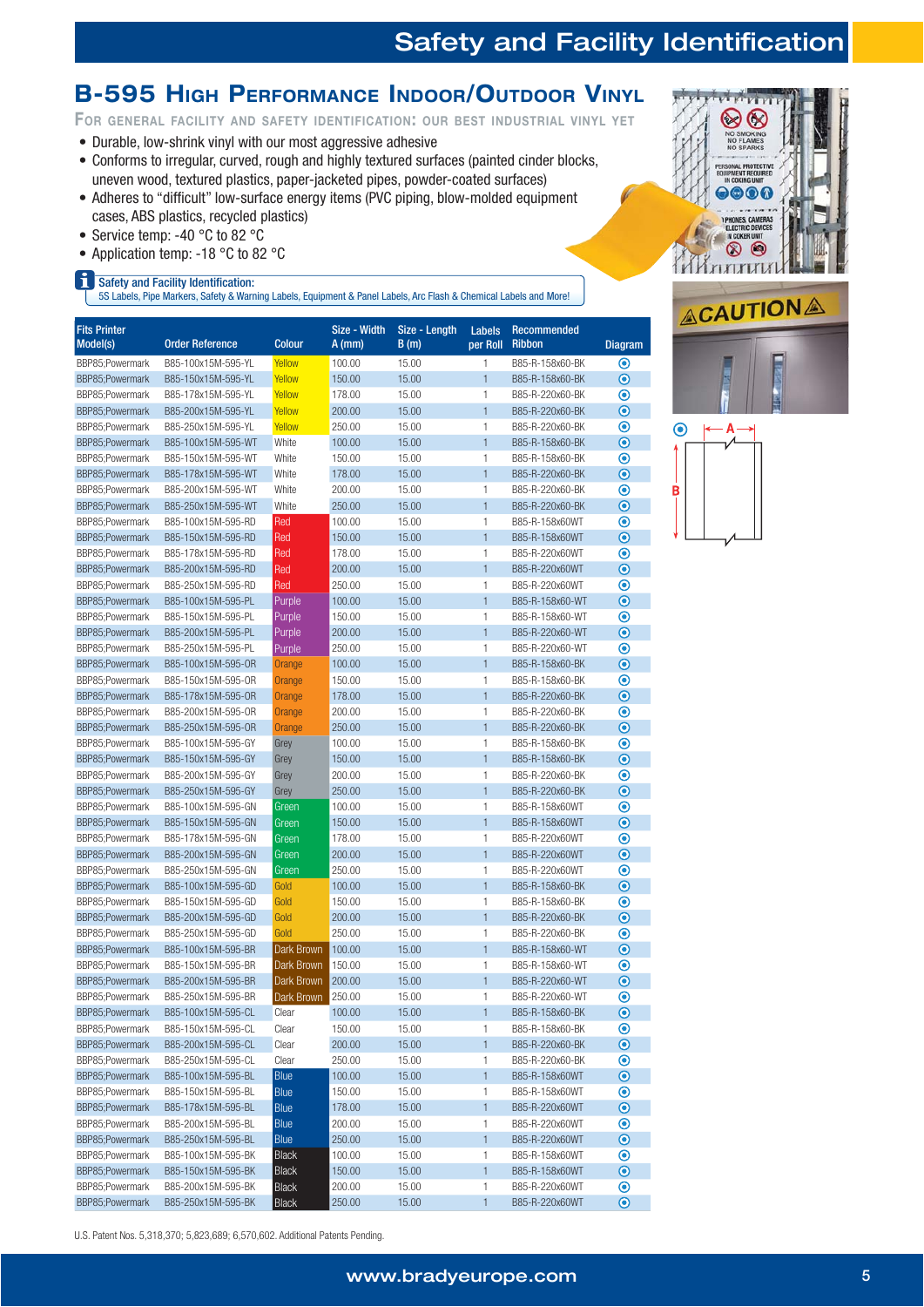

#### **B-595 PRE-PRINTED RIGHT-TO-KNOW CHEMICAL LABELS**

FOR QUICKLY CREATING NFPA AND COLOUR BAR LABELS

- Allows the printer to produce 5 colour chemical labels in a single print pass
- Indoor/Outdoor grade material withstands exposure to moisture, chemicals and handling
- Service temp: -40  $^{\circ}$ C to 82  $^{\circ}$ C
- Application temp: -18  $^{\circ}$ C to 82  $^{\circ}$ C



| <b>Fits Printer</b><br>Model(s) | <b>Order Reference</b>    |    | Size - Width<br>$A$ (mm) | Size - Height<br>$B$ (mm) | <b>Labels</b><br>per Roll | Recommended<br><b>Ribbon</b> | <b>Diagram</b> | $\equiv$                 |
|---------------------------------|---------------------------|----|--------------------------|---------------------------|---------------------------|------------------------------|----------------|--------------------------|
| <b>BBP85</b>                    | B85-102x152-595-NFPADIA   | ❤  | 102.00                   | 152.00                    | 95                        | B85-R-158x60-BK              | $\bullet$      |                          |
| BBP85                           | B85-178x254-595-NFPADIA   | ◈  | 178.00                   | 254.00                    | 60                        | B85-220x60-BK                | $\bullet$      | $\overline{\phantom{0}}$ |
| <b>BBP85</b>                    | B85-152x152-595-NFPA      |    | 152.00                   | 152.00                    | 95                        | B85-R-158x60-BK              | $\bullet$      | $\equiv$                 |
| <b>BBP85</b>                    | B85-102x152-595-COLOURBAR | E  | 102.00                   | 152.00                    | 95                        | B85-R-158x60-BK              | lo             |                          |
| <b>BBP85</b>                    | B85-178x254-595-COLOURBAR | Þ. | 178.00                   | 254.00                    | 60                        | B85-220x60-BK                |                |                          |



#### **B-595 PRE-PRINTED PRE-CUT BLANK SIGN HEADERS**

#### FOR CREATING ARC FLASH AND SAFETY WARNING LABELS IN SECONDS.

- Allows the printer to create multi-colour signs fast in a single print pass
- Headers meet OSHA 1910.145 and ASME/ANSI Z535 standards • Indoor/Outdoor grade material conforms to rough, irregular and



 $\bullet$ 

- "difficult to adhere to" surfaces • Service temp: -40 °C to 82 °C
- Application temp: -18  $^{\circ}$ C to 82  $^{\circ}$ C

| <b>Fits Printer</b><br>Model(s) | <b>Order Reference</b> |                  | Size - Width<br>$A$ (mm) | Size - Height<br>$B$ (mm) | Labels<br>per Roll | <b>Recommended</b><br><b>Ribbon</b> | <b>Diagram</b>        |
|---------------------------------|------------------------|------------------|--------------------------|---------------------------|--------------------|-------------------------------------|-----------------------|
| BBP85                           | B85-254x356-595-ANSICA | <b>A CAUTION</b> | 254.00                   | 356.00                    | 40                 | B85-220x60-BK                       | $\bullet$             |
| <b>BBP85</b>                    | B85-102x152-595-ANSICA | <b>A CAUTION</b> | 102.00                   | 152.00                    | 95                 | B85-R-158x60-BK                     | $\bullet$             |
| <b>BBP85</b>                    | B85-178x254-595-ANSICA | <b>A CAUTION</b> | 178.00                   | 254.00                    | 60                 | B85-220x60-BK                       | $\bullet$             |
| <b>BBP85</b>                    | B85-254x356-595-ANSIDA | <b>ADANGER</b>   | 254.00                   | 356.00                    | 40                 | B85-220x60-BK                       | $\bullet$             |
| <b>BBP85</b>                    | B85-102x152-595-ANSIDA | A DANGER         | 102.00                   | 152.00                    | 95                 | B85-R-158x60-BK                     | $\bullet$             |
| <b>BBP85</b>                    | B85-178x254-595-ANSIDA | <b>A DANGER</b>  | 178.00                   | 254.00                    | 60                 | B85-220x60-BK                       | $\bullet$             |
| <b>BBP85</b>                    | B85-254x356-595-ANSINO | <b>NOTICE</b>    | 254.00                   | 356.00                    | 40                 | B85-220x60-BK                       | $\bullet$             |
| BBP85                           | B85-102x152-595-ANSINO | <b>NOTICE</b>    | 102.00                   | 152.00                    | 95                 | B85-R-158x60-BK                     | $\bullet$             |
| BBP85                           | B85-178x254-595-ANSINO | <b>NOTICE</b>    | 178.00                   | 254.00                    | 60                 | B85-220x60-BK                       | $\bullet$             |
| <b>BBP85</b>                    | B85-254x356-595-ANSIWA | <b>AWARNING</b>  | 254.00                   | 356.00                    | 40                 | B85-220x60-BK                       | $\overline{\text{O}}$ |
| BBP85                           | B85-102x152-595-ANSIWA | <b>AWARNING</b>  | 102.00                   | 152.00                    | 95                 | B85-R-158x60-BK                     | $\bullet$             |
| <b>BBP85</b>                    | B85-178x254-595-ANSIWA | <b>AWARNING</b>  | 178.00                   | 254.00                    | 60                 | B85-220x60-BK                       | $\bullet$             |
| BBP85                           | B85-254x356-595-0SHACA | <b>CAUTION</b>   | 254.00                   | 356.00                    | 40                 | B85-220x60-BK                       | $\bullet$             |
| BBP85                           | B85-102x152-595-0SHACA | <b>CAUTION</b>   | 102.00                   | 152.00                    | 95                 | B85-R-158x60-BK                     | $\bullet$             |
| <b>BBP85</b>                    | B85-178x254-595-0SHACA | <b>CAUTION</b>   | 178.00                   | 254.00                    | 60                 | B85-220x60-BK                       | $\bullet$             |
| <b>BBP85</b>                    | B85-254x356-595-0SHADA | (DANGER)         | 254.00                   | 356.00                    | 40                 | B85-220x60-BK                       | $\bullet$             |
| BBP85                           | B85-102x152-595-0SHADA | (DANGER)         | 102.00                   | 152.00                    | 95                 | B85-R-158x60-BK                     | $\bullet$             |
| <b>BBP85</b>                    | B85-178x254-595-0SHADA | <b>DANGER</b>    | 178.00                   | 254.00                    | 60                 | B85-220x60-BK                       | $\bullet$             |
| BBP85                           | B85-254x356-595-WT     |                  | 254.00                   | 356.00                    | 40                 | B85-220x60-BK                       | $\bullet$             |
| <b>BBP85</b>                    | B85-178x254-595-WT     |                  | 178.00                   | 254.00                    | 60                 | B85-220x60-BK                       | $\bullet$             |
| <b>BBP85</b>                    | B85-254x356-595-YL     |                  | 254.00                   | 356.00                    | 40                 | B85-220x60-BK                       | $\bullet$             |
| <b>BBP85</b>                    | B85-178x254-595-YL     |                  | 178.00                   | 254.00                    | 60                 | B85-220x60-BK                       | $\bullet$             |
|                                 |                        |                  |                          |                           |                    |                                     |                       |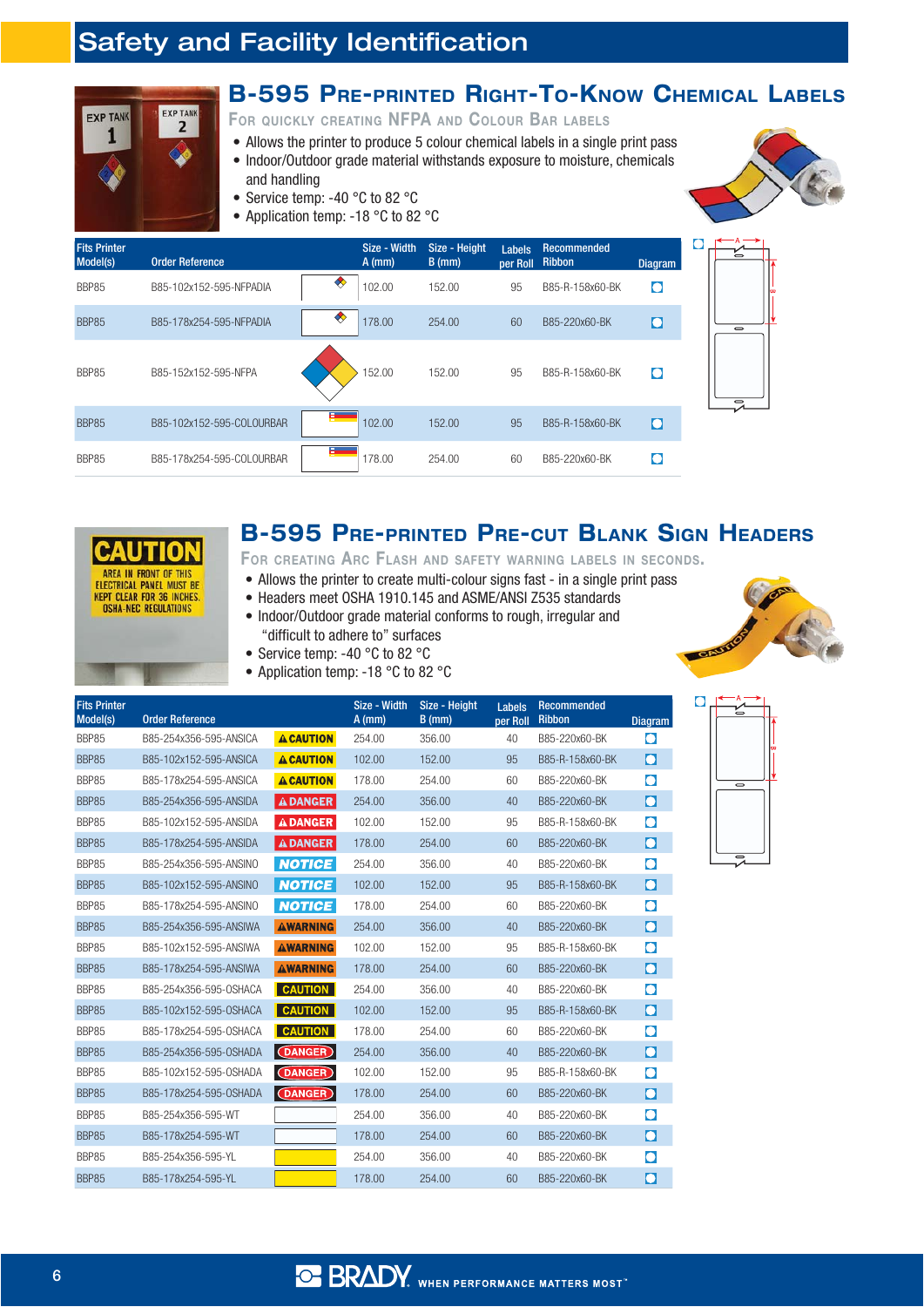21-P057

#### **B-7569 INDOOR/OUTDOOR VINYL**

GENERAL PURPOSE INDUSTRIAL VINYL FOR OUTDOOR/INDOOR USAGE

- High gloss, durable and flexible identification material
- Adheres to difficult low surface energy materials
- Can handle up to  $75^{\circ}$ C, which meets industry maintenance temperatures
- Low-shrink Vinyl
- Service temp: -20  $^{\circ}$ C to 75  $^{\circ}$ C
- Application temp: 10  $\degree$ C to 75  $\degree$ C

|                              |                        |               | Size - Width | Size - Length | Labels       | Recommended     |                             | $\left( \bullet \right)$ |  |
|------------------------------|------------------------|---------------|--------------|---------------|--------------|-----------------|-----------------------------|--------------------------|--|
| <b>Fits Printer Model(s)</b> | <b>Order Reference</b> | <b>Colour</b> | $A$ (mm)     | B(m)          | per Roll     | <b>Ribbon</b>   | Diagram                     |                          |  |
| BBP85;Powermark              | B85-100x15M-7569YL     | Yellow        | 100.00       | 15.00         |              | B85-R-158x60-BK | $\boldsymbol{\odot}$        |                          |  |
| BBP85;Powermark              | B85-150x15M-7569YL     | Yellow        | 150.00       | 15.00         | $\mathbf{1}$ | B85-R-158x60-BK | $\bullet$                   |                          |  |
| BBP85:Powermark              | B85-200x15M-7569YL     | Yellow        | 200.00       | 15.00         |              | B85-R-220x60-BK | $\boldsymbol{\circ}$        |                          |  |
| BBP85;Powermark              | B85-250x15M-7569YL     | Yellow        | 250.00       | 15.00         | $\mathbf{1}$ | B85-R-220x60-BK | $\bullet$                   |                          |  |
| BBP85;Powermark              | B85-100x15M-7569WT     | White         | 100.00       | 15.00         |              | B85-R-158x60-BK | $\odot$                     |                          |  |
| BBP85;Powermark              | B85-150x15M-7569WT     | White         | 150.00       | 15.00         | $\mathbf{1}$ | B85-R-158x60-BK | $\bullet$                   |                          |  |
| BBP85;Powermark              | B85-200x15M-7569WT     | White         | 200.00       | 15.00         |              | B85-R-220x60-BK | $\circledcirc$              |                          |  |
| BBP85;Powermark              | B85-250x15M-7569WT     | White         | 250.00       | 15.00         | $\mathbf{1}$ | B85-R-220x60-BK | $\odot$                     |                          |  |
| BBP85;Powermark              | B85-100x15M-7569RD     | Red           | 100.00       | 15.00         |              | B85-R-158x60WT  | $\boldsymbol{\circ}$        |                          |  |
| BBP85;Powermark              | B85-200x15M-7569RD     | Red           | 200.00       | 15.00         | $\mathbf{1}$ | B85-R-220x60WT  | $\bullet$                   |                          |  |
| BBP85:Powermark              | B85-250x15M-7569RD     | Red           | 250.00       | 15.00         |              | B85-R-220x60WT  | $\boldsymbol{\odot}$        |                          |  |
| BBP85;Powermark              | B85-250x15M-75690R     | Orange        | 250.00       | 15.00         |              | B85-R-220x60-BK | $\bullet$                   |                          |  |
| BBP85;Powermark              | B85-100x15M-7569GN     | Green         | 100.00       | 15.00         |              | B85-R-158x60WT  | $\odot$                     |                          |  |
| BBP85;Powermark              | B85-200x15M-7569GN     | Green         | 200.00       | 15.00         |              | B85-R-220x60WT  | $\bullet$                   |                          |  |
| BBP85;Powermark              | B85-250x15M-7569GN     | Green         | 250.00       | 15.00         |              | B85-R-220x60WT  | $\odot$                     |                          |  |
| BBP85;Powermark              | B85-100x15M-7569BL     | Blue          | 100.00       | 15.00         |              | B85-R-158x60WT  | $\bullet$                   |                          |  |
| BBP85;Powermark              | B85-200x15M-7569BL     | <b>Blue</b>   | 200.00       | 15.00         |              | B85-R-220x60WT  | $\circledcirc$              |                          |  |
| BBP85;Powermark              | B85-250x15M-7569BL     | <b>Blue</b>   | 250.00       | 15.00         |              | B85-R-220x60WT  | $\bullet$                   |                          |  |
| BBP85;Powermark              | B85-100x15M-7569BK     | <b>Black</b>  | 100.00       | 15.00         |              | B85-R-158x60WT  | $\boldsymbol{\circledcirc}$ |                          |  |
| BBP85;Powermark              | B85-250x15M-7569BK     | <b>Black</b>  | 250.00       | 15.00         |              | B85-R-220x60WT  | $\odot$                     |                          |  |

#### **B-7569 PRE-PRINTED CLP (GHS) CHEMICAL LABELS**

PRINT 2 COLOUR CLP (GHS) LABELS IN ONE FAST PRINT PASS!

- Blank labels with pre-printed red diamonds allow printer to produce 2 colour CLP (GHS) labels in one print pass
- 3 sizes of labels, each with 6 diamond layouts that match templates in MarkWare<sup>TM</sup> Software
- Indoor/outdoor vinyl material withstands exposure to moisture, chemicals and handling
- MarkWare Software 3.9.3 or higher required (upgrades available for current MarkWare owners)
- Service temp: -20  $^{\circ}$ C to 75  $^{\circ}$ C
- Application temp: 10  $\degree$ C to 75  $\degree$ C

| <b>Fits Printer</b><br>Model(s) | <b>Order Reference</b> |          | Size - Width<br>$A$ (mm) | Size - Height<br>$B$ (mm) | Labels<br>per Roll | <b>Recommended</b><br><b>Ribbon</b> | <b>Diagram</b>    |
|---------------------------------|------------------------|----------|--------------------------|---------------------------|--------------------|-------------------------------------|-------------------|
| BBP85                           | B85-105x155-7569-CLP1  | ◇        | 105.00                   | 155.00                    | 90                 | B85-R-158x60-BK                     | $\bullet$         |
| <b>BBP85</b>                    | B85-105x155-7569-CLP2  |          | 105.00                   | 155.00                    | 90                 | B85-R-158x60-BK                     | $\mathbf{\Omega}$ |
| BBP85                           | B85-105x155-7569-CLP3A |          | 105.00                   | 155.00                    | 90                 | B85-R-158x60-BK                     | $\bullet$         |
| BBP85                           | B85-105x155-7569-CLP3B | ◇◇◇      | 105.00                   | 155.00                    | 90                 | B85-R-158x60-BK                     | $\bullet$         |
| <b>BBP85</b>                    | B85-105x155-7569-CLP4A |          | 105.00                   | 155.00                    | 90                 | B85-R-158x60-BK                     | $\bullet$         |
| BBP85                           | B85-105x155-7569-CLP4B |          | 105.00                   | 155.00                    | 90                 | B85-R-158x60-BK                     | $\bullet$         |
| BBP85                           | B85-155x210-7569-CLP1  | ♦        | 155.00                   | 210.00                    | 70                 | B85-R-158x60-BK                     | $\bullet$         |
| BBP85                           | B85-155x210-7569-CLP2  | $\times$ | 155.00                   | 210.00                    | 70                 | B85-R-158x60-BK                     | $\bullet$         |
| BBP85                           | B85-155x210-7569-CLP3A | $\times$ | 155.00                   | 210.00                    | 70                 | B85-R-158x60-BK                     | $\bullet$         |
| <b>BBP85</b>                    | B85-155x210-7569-CLP3B |          | 155.00                   | 210.00                    | 70                 | B85-R-158x60-BK                     | O                 |
| BBP85                           | B85-155x210-7569-CLP4A |          | 155.00                   | 210.00                    | 70                 | B85-R-158x60-BK                     | $\bullet$         |
| <b>BBP85</b>                    | B85-155x210-7569-CLP4B |          | 155.00                   | 210.00                    | 70                 | B85-R-158x60-BK                     | $\bullet$         |



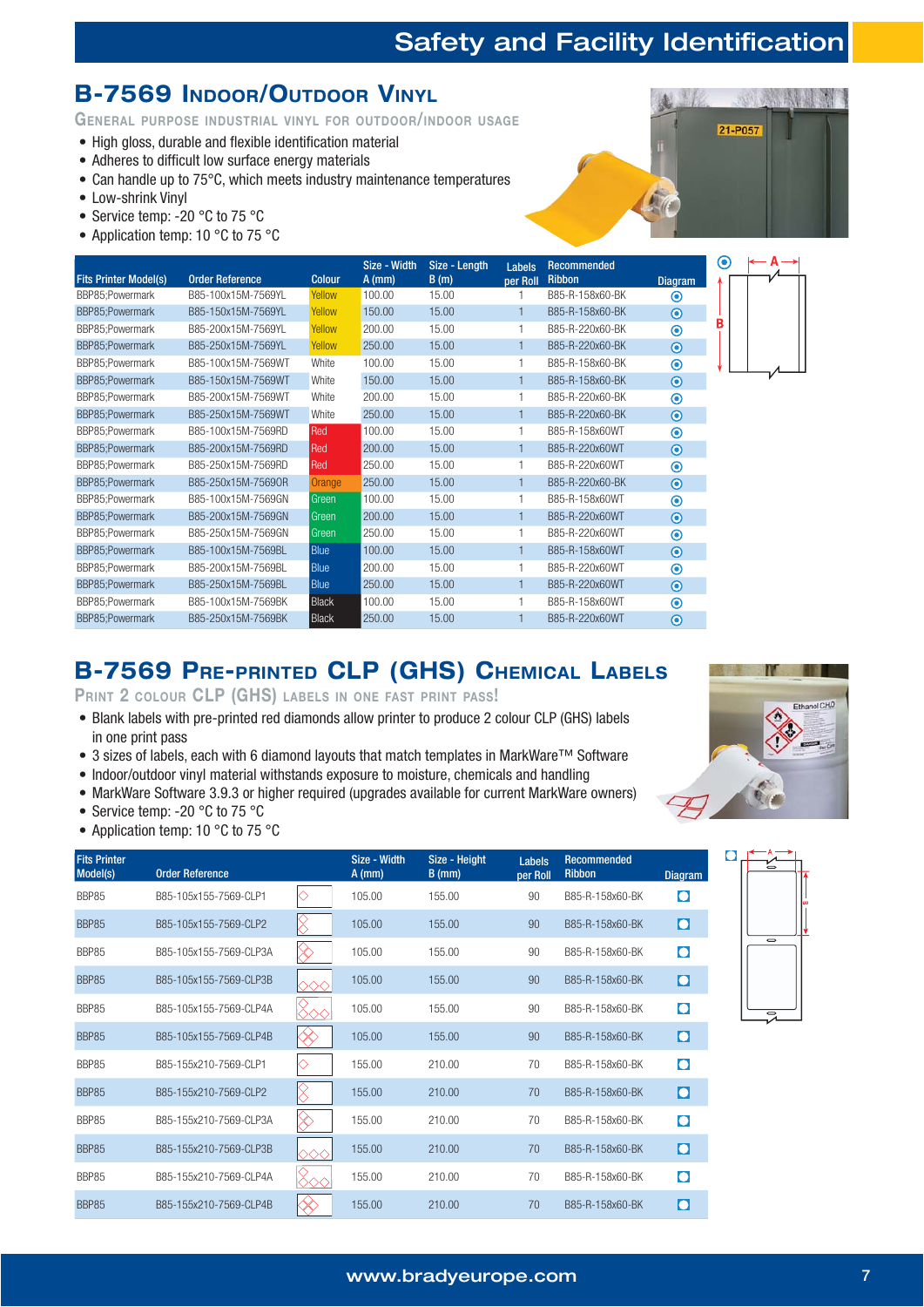

**DOOR** 

#47-A

#### **B-569 HIGH PERFORMANCE POLYESTER**

FOR LABELLING STAINLESS STEEL AND SMOOTH SURFACES

- Low-halide content for labelling stainless steel pipes and surfaces
- Applies best to very smooth surfaces and ideal for mounting to rigid panels
- Service temp: -40 $\degree$ C to 100 $\degree$ C
- Application temp: -18  $^{\circ}$ C to 100  $^{\circ}$ C

| <b>Fits Printer</b> |                                              |                        | Size - Width       | Size - Length | Labels         | <b>Recommended</b>               |                             |
|---------------------|----------------------------------------------|------------------------|--------------------|---------------|----------------|----------------------------------|-----------------------------|
| Model(s)            | <b>Order Reference</b><br>B85-100x15M-569-CL | <b>Colour</b><br>Clear | $A$ (mm)<br>100.00 | B(m)<br>15.00 | per Roll       | <b>Ribbon</b><br>B85-R-158x60-BK | <b>Diagram</b>              |
| BBP85;Powermark     |                                              |                        |                    |               |                |                                  | $\circledcirc$              |
| BBP85;Powermark     | B85-150x15M-569-CL                           | Clear                  | 150.00             | 15.00         | 1              | B85-R-158x60-BK                  | $\odot$                     |
| BBP85:Powermark     | B85-178x15M-569-CL                           | Clear                  | 178.00             | 15.00         | 1              | B85-R-220x60-BK                  | $\boldsymbol{\circledcirc}$ |
| BBP85:Powermark     | B85-250x15M-569-CL                           | Clear                  | 250.00             | 15.00         | $\mathbf{1}$   | B85-R-220x60-BK                  | $\odot$                     |
| BBP85:Powermark     | B85-100x15M-569-LB                           | <b>Light Blue</b>      | 100.00             | 15.00         | 1              | B85-R-158x60-BK                  | $\circledcirc$              |
| BBP85:Powermark     | B85-150x15M-569-LB                           | <b>Light Blue</b>      | 150.00             | 15.00         | $\mathbf{1}$   | B85-R-158x60-BK                  | $\bullet$                   |
| BBP85:Powermark     | B85-178x15M-569-LB                           | <b>Light Blue</b>      | 178.00             | 15.00         | 1              | B85-R-220x60-BK                  | $\boldsymbol{\circledcirc}$ |
| BBP85:Powermark     | B85-250x15M-569-LB                           | <b>Light Blue</b>      | 250.00             | 15.00         | 1              | B85-R-220x60-BK                  | $\bullet$                   |
| BBP85:Powermark     | B85-100x15M-569-0C                           | Ochre                  | 100.00             | 15.00         | 1              | B85-R-158x60-BK                  | $\circledcirc$              |
| BBP85:Powermark     | B85-150x15M-569-OC                           | Ochre                  | 150.00             | 15.00         | $\mathbf{1}$   | B85-R-158x60-BK                  | $\odot$                     |
| BBP85:Powermark     | B85-178x15M-569-OC                           | Ochre                  | 178.00             | 15.00         | 1              | B85-R-220x60-BK                  | $\bullet$                   |
| BBP85:Powermark     | B85-250x15M-569-OC                           | Ochre                  | 250.00             | 15.00         | $\mathbf{1}$   | B85-R-220x60-BK                  | $\bullet$                   |
| BBP85:Powermark     | B85-100x15M-569-0R                           | Orange                 | 100.00             | 15.00         | 1              | B85-R-158x60-BK                  | $\boldsymbol{\odot}$        |
| BBP85:Powermark     | B85-178x15M-569-0R                           | Orange                 | 178.00             | 15.00         | $\mathbf{1}$   | B85-R-220x60-BK                  | $\odot$                     |
| BBP85;Powermark     | B85-250x15M-569-0R                           | Orange                 | 250.00             | 15.00         | 1              | B85-R-220x60-BK                  | $\circledcirc$              |
| BBP85;Powermark     | B85-250x15M-569-PK                           | Pink                   | 250.00             | 15.00         | 1              | B85-R-220x60-BK                  | $\bullet$                   |
| BBP85:Powermark     | B85-100x15M-569-WT                           | White                  | 100.00             | 15.00         | 1              | B85-R-158x60-BK                  | $\circledcirc$              |
| BBP85:Powermark     | B85-150x15M-569-WT                           | White                  | 150.00             | 15.00         | 1              | B85-R-158x60-BK                  | $\bullet$                   |
| BBP85:Powermark     | B85-178x15M-569-WT                           | White                  | 178.00             | 15.00         | 1              | B85-R-220x60-BK                  | $\boldsymbol{\circledcirc}$ |
| BBP85:Powermark     | B85-250x15M-569-WT                           | White                  | 250.00             | 15.00         | 1              | B85-R-220x60-BK                  | $\odot$                     |
| BBP85:Powermark     | B85-100x15M-569-YL                           | Yellow                 | 100.00             | 15.00         | 1              | B85-R-158x60-BK                  | $\circledcirc$              |
| BBP85:Powermark     | B85-150x15M-569-YL                           | Yellow                 | 150.00             | 15.00         | $\mathbf{1}$   | B85-R-158x60-BK                  | $\bullet$                   |
| BBP85;Powermark     | B85-178x15M-569-YL                           | Yellow                 | 178.00             | 15.00         | 1              | B85-R-220x60-BK                  | $\boldsymbol{\circ}$        |
| BBP85:Powermark     | B85-250x15M-569-YL                           | Yellow                 | 250.00             | 15.00         | $\overline{1}$ | B85-R-220x60-BK                  | $\odot$                     |



FOR HIGHLY REFLECTIVE IDENTIFICATION THAT SHINES BACK BRIGHTLY WHEN STRUCK BY LIGHT.

- Ideal for labelling outdoor utility poles and pedestals, jobsite equipment and roof-top equipment
- Recommended low light or inclement weather conditions
- Class 1 Reflectivity (Fed. Spec. L-S-300)
- Service Temp: -40 °C to 70 °C
- Application temp: -18 °C (Orange & Yellow) / 10 °C (Silver) to 70 °C

| <b>Fits Printer</b><br>Model(s) | <b>Order Reference</b> | <b>Colour</b> | Size - Width<br>$A$ (mm) | Size - Length<br>B(m) | Labels<br>per Roll | <b>Recommended</b><br><b>Ribbon</b> | <b>Diagram</b> | C |  |
|---------------------------------|------------------------|---------------|--------------------------|-----------------------|--------------------|-------------------------------------|----------------|---|--|
| BBP85;Powermark                 | B85-100x10M-584-0R     | Orange        | 100.00                   | 10.00                 |                    | B85-R-158x60-BK                     | $\odot$        |   |  |
| BBP85;Powermark                 | B85-178x10M-584-0R     | Orange        | 178.00                   | 10.00                 |                    | B85-R-220x60-BK                     | $\bullet$      |   |  |
| BBP85:Powermark                 | B85-250x10M-584-0R     | Orange        | 250.00                   | 10.00                 |                    | B85-R-220x60-BK                     | $\odot$        | В |  |
| BBP85:Powermark                 | B85-100x10M-584-SV     | <b>Silver</b> | 100.00                   | 10.00                 |                    | B85-R-158x60-BK                     | $\odot$        |   |  |
| BBP85:Powermark                 | B85-178x10M-584-SV     | Silver        | 178.00                   | 10.00                 |                    | B85-R-220x60-BK                     | $\circledcirc$ |   |  |
| BBP85:Powermark                 | B85-250x10M-584-SV     | <b>Silver</b> | 250.00                   | 10.00                 |                    | B85-R-220x60-BK                     | $\odot$        |   |  |
| BBP85:Powermark                 | B85-100x10M-584-YL     | <b>Yellow</b> | 100.00                   | 10.00                 |                    | B85-R-158x60-BK                     | $\odot$        |   |  |
| BBP85;Powermark                 | B85-178x10M-584-YL     | Yellow        | 178.00                   | 10.00                 |                    | B85-R-220x60-BK                     | $\odot$        |   |  |
| BBP85:Powermark                 | B85-250x10M-584-YL     | Yellow        | 250.00                   | 10.00                 |                    | B85-R-220x60-BK                     | ◉              |   |  |

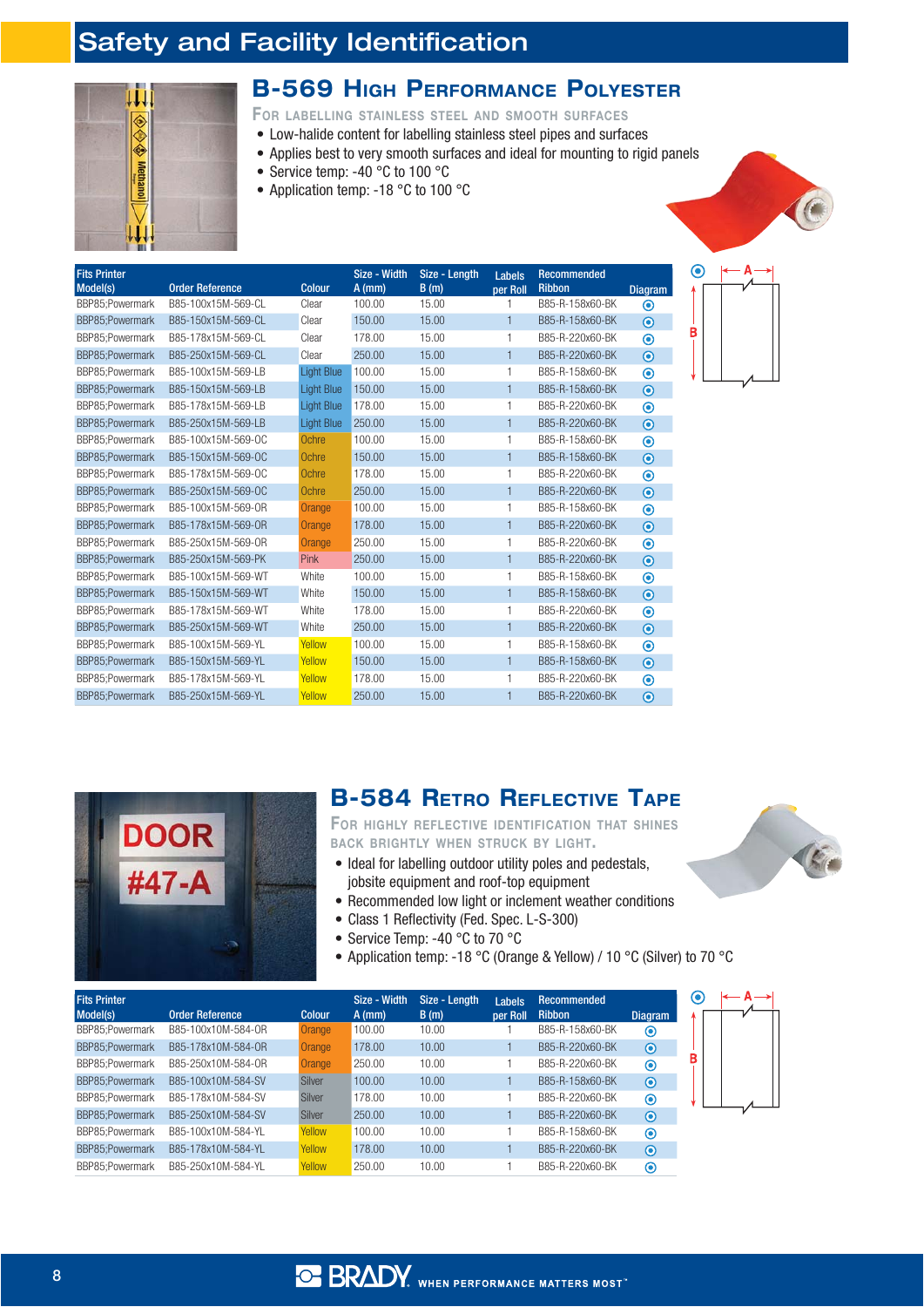#### **B-526 BRADYGLO™ HIGH-INTENSITY PHOTOLUMINESCENT TAPE**

FOR GLOW-IN-THE DARK IDENTIFICATION - UP TO 10 HOURS!

- Designed for directional and evacuation marking
- Ideal for marking emergency utility shut-offs, fire extinguishers, alarm pulls and vital equipment controls
- Class B material according to the PSPA Performance classification
- Service temp: -40  $^{\circ}$ C to 60  $^{\circ}$ C
- Application temp: 10  $^{\circ}$ C to 60  $^{\circ}$ C



| <b>Fits Printer</b> |                        |                | Size - Width | Size - Length | <b>Labels</b> | Recommended     |                   | ര |
|---------------------|------------------------|----------------|--------------|---------------|---------------|-----------------|-------------------|---|
| Model(s)            | <b>Order Reference</b> | <b>Colour</b>  | $A$ (mm)     | B(m)          | per Roll      | Ribbon          | <b>Diagram</b>    |   |
| BBP85:Powermark     | B85-100x10M-526-GN     | Luminous Green | 100.00       | 10.00         |               | B85-R-158x60-BK | $\bm{\odot}$      |   |
| BBP85:Powermark     | B85-178x10M-526-GN     | Luminous Green | 178.00       | 10.00         |               | B85-R-220x60-BK | $\mathbf{\Theta}$ | в |
| BBP85;Powermark     | B85-250x10M-526-GN     | Luminous Green | 250.00       | 10.00         |               | B85-R-220x60-BK | $\mathbf C$       |   |

#### **B-582 PHOTOLUMINESCENT POLYESTER**

USED FOR EXIT SIGNS AND FIRE EXTINGUISHER SIGNS, THIS MATERIAL REMAINS VISIBLE IN CASE OF A POWER FAILURE AND WHEN LIGHT SOURCES ARE OBSCURED BY SMOKE.

- Class A material according to the PSPA Performance classification
- $\bullet$  Adhesive type: Permanent Acrylic
- Service temperature from -40  $^{\circ}$ C to 80  $^{\circ}$ C
- Indoor use only.

| <b>Fits Printer</b> |                        |                         |        | Size - Width Size - Length | I abels         | Recommended     |                |  |
|---------------------|------------------------|-------------------------|--------|----------------------------|-----------------|-----------------|----------------|--|
| Model(s)            | <b>Order Reference</b> | <b>Colour</b>           | A (mm) | B(m)                       | per Roll Ribbon |                 | <b>Diagram</b> |  |
| BBP85:Powermark     | B85-100x10M-582-PH     | Photoluminescent 100.00 |        | 10.00                      |                 | B85-R-158x60-BK | $\bm{\odot}$   |  |
| BBP85:Powermark     | B85-178x10M-582-PH     | Photoluminescent 178.00 |        | 10.00                      |                 | B85-R-220x60-BK | $\odot$        |  |
| BBP85:Powermark     | B85-250x10M-582-PH     | Photoluminescent 250.00 |        | 10.00                      |                 | B85-R-220x60-BK | $\circ$        |  |

#### **MARKWARE™ FACILITY IDENTIFICATION SOFTWARE**

- Create custom safety signs including pipe markers, ANSI signs, Lockout Tags, GHS labels, RTK chemical labels and custom labels with barcodes and graphics
- Built-in EN ISO 7010:2012 pictograms allow you to create your own custom safety signs
- Template wizard walks you through label creation process
- Built-in graphics and database of 2000 chemicals for RTK
- Pre-formatted CLP (GHS) label templates
- Printer automatically reads supply and sets up label part for full hassle-free use when using Brady's MarkWare software

| Art. No. | <b>Order Reference</b> | <b>Description</b>                              |
|----------|------------------------|-------------------------------------------------|
| 710669   | MarkWare - EUR         | MarkWare Industrial Signmaking Software         |
| 710670   | MarkWare Upgrade       | MarkWare Industrial Signmaking Software Upgrade |



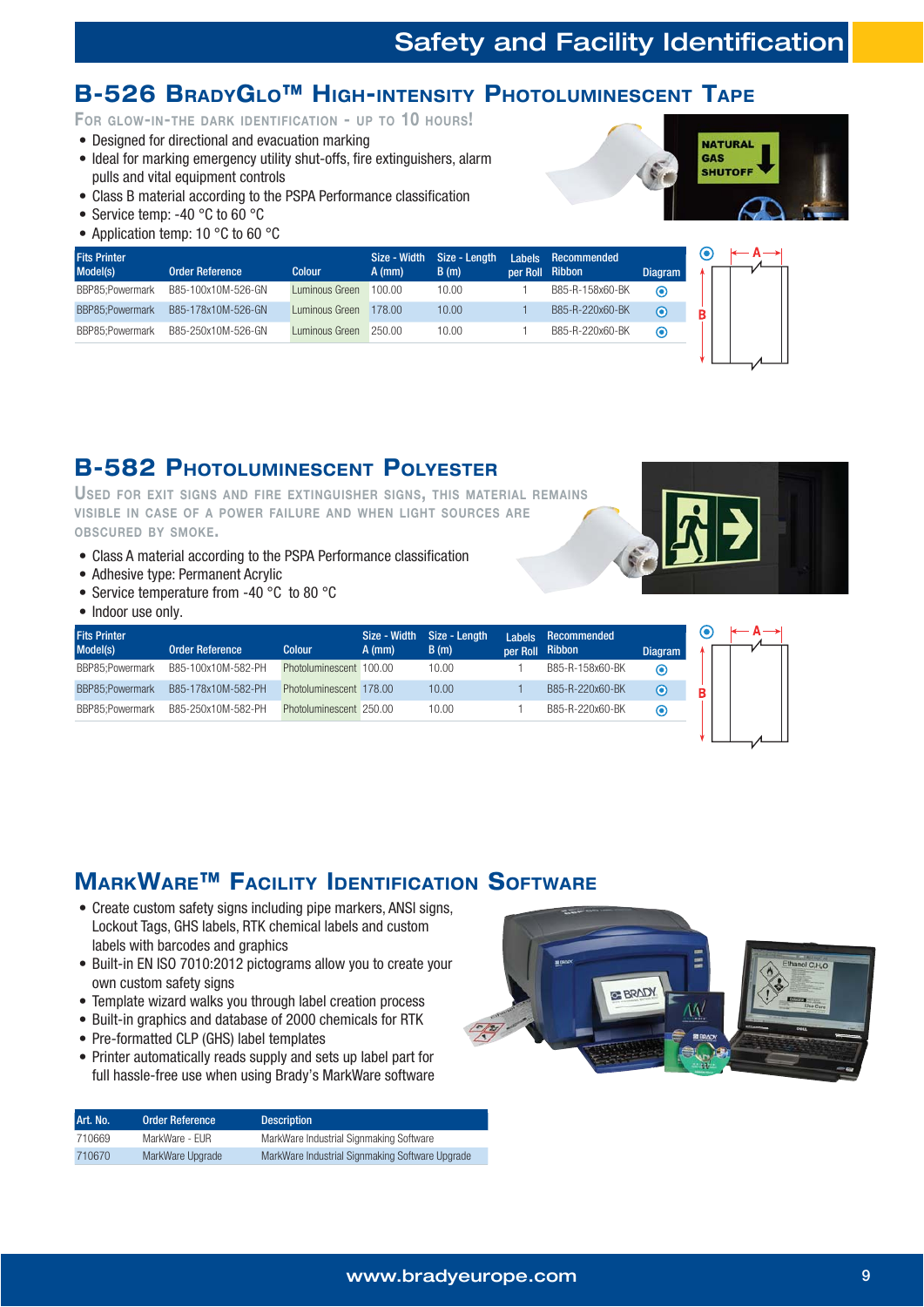## Print Ribbons

CHOOSE FROM <sup>A</sup> VARIETY OF HEAVY-DUTY, SMEAR-PROOF RIBBONS, INCLUDING SINGLE COLOUR AND MULTI-COLOUR PANELLED RIBBONS. THESE RIBBONS ARE UNIQUELY DESIGNED WITH MEMORY CELLS THAT COMMUNICATE INFORMATION TO THE BBP™85 SIGN & LABEL PRINTER.

PRINTER NOTIFIES USER IF THE INSTALLED RIBBON IS NOT RECOMMENDED FOR THE INSTALLED LABELS.



| <b>Order Reference</b> | <b>Colour</b> | Width (mm) | Length (m) |
|------------------------|---------------|------------|------------|
| B85-R-158x60-BK        | <b>Black</b>  | 158.00     | 60         |
| B85-R-220x60-BK        | <b>Black</b>  | 220.00     | 60         |
| B85-R-158x60-BL        | Blue          | 158.00     | 60         |
| B85-R-220x60-BL        | Blue          | 220.00     | 60         |
| B85-R-158x60-GN        | Green         | 158.00     | 60         |
| B85-R-220x60-GN        | Green         | 220.00     | 60         |
| B85-R-158x60-MA        | Magenta       | 158.00     | 60         |
| B85-R-220x60-MA        | Magenta       | 220.00     | 60         |
| B85-R-158x60-OR        | Orange        | 158.00     | 60         |
| B85-R-220x60-OR        | Orange        | 220.00     | 60         |
| B85-R-158x60-RD        | Red           | 158.00     | 60         |
| B85-R-220x60-RD        | Red           | 220.00     | 60         |
| B85-R-158x60WT         | White         | 158.00     | 60         |
| B85-R-220x60WT         | White         | 220.00     | 60         |
| B85-R-158x60-YL        | Yellow        | 158.00     | 60         |
| B85-R-220x60-YL        | Yellow        | 220.00     | 60         |

#### **SINGLE COLOUR PRINT RIBBONS**



#### **TWO COLOUR PANELLED PRINT RIBBONS**

| <b>Order Reference</b>  | <b>Colour</b>             | <b>Additional</b><br><b>Information</b>       | <b>Width</b><br>(mm) | Length<br>(m) |
|-------------------------|---------------------------|-----------------------------------------------|----------------------|---------------|
| B85-R-158x60-BK/BL-380P | Black & Blue              | Two Colour Ribbon<br>380mm long Panels        | 158.00               | 60            |
| B85-R-220x60-BK/BL-380P | Black & Blue              | Two Colour Ribbon<br>380mm long Panels        | 220.00               | 60            |
| B85-R-158x60-BK/GN-200P | Black & Green             | Two Colour Ribbon<br>200mm long Panels        | 158.00               | 60            |
| B85-R-158x60-BK/GN-380P | Black & Green             | <b>Two Colour Ribbon</b><br>380mm long Panels | 158.00               | 60            |
| B85-R-220x60-BK/GN-200P | Black & Green             | Two Colour Ribbon<br>200mm long Panels        | 220.00               | 60            |
| B85-R-220x60-BK/GN-380P | Black & Green             | Two Colour Ribbon<br>380mm long Panels        | 220.00               | 60            |
| B85-R-158x60-BK/OR-200P | Black & Orange            | Two Colour Ribbon<br>200mm long Panels        | 158.00               | 60            |
| B85-R-220x60-BK/OR-380P | Black & Orange            | Two Colour Ribbon<br>380mm long Panels        | 220.00               | 60            |
| B85-R-158x60-BK/RD-380P | Black & Red               | Two Colour Ribbon<br>380mm long Panels        | 158.00               | 60            |
| B85-R-158x60-BK/RD-200P | Black & Red               | Two Colour Ribbon<br>200mm long Panels        | 158.00               | 60            |
| B85-R-220x60-BK/RD-380P | Black & Red               | Two Colour Ribbon<br>380mm long Panels        | 220.00               | 60            |
| B85-R-220x60-BK/RD-200P | Black & Red               | Two Colour Ribbon<br>200mm long Panels        | 220.00               | 60            |
| B85-R-158x60-BK/YL-200P | <b>Black &amp; Yellow</b> | Two Colour Ribbon<br>200mm long Panels        | 158.00               | 60            |
| B85-R-220x60-BK/YL-380P | <b>Black &amp; Yellow</b> | Two Colour Ribbon<br>380mm long Panels        | 220.00               | 60            |



### **FOUR COLOUR PANELLED PRINT RIBBONS**

| <b>Order Reference</b> | <b>Colour</b>               | <b>Additional</b><br><b>Information</b> | <b>Width</b><br>(mm) | Length<br>(m) |
|------------------------|-----------------------------|-----------------------------------------|----------------------|---------------|
| B85-R-158x60-KRBG-380P | Black, Red,<br>Blue, Green  | Four Colour Ribbon<br>380mm long Panels | 158.00               | 60            |
| B85-R-158x60-KRBG-200P | Black, Red,<br>Blue, Green  | Four Colour Ribbon<br>200mm long Panels | 158.00               | 60            |
| B85-R-220x60-KRBG-380P | Black, Red,<br>Blue, Green  | Four Colour Ribbon<br>380mm long Panels | 220.00               | 60            |
| B85-R-220x60-KRBG-200P | Black, Red.<br>Blue, Green  | Four Colour Ribbon<br>200mm Iong Panels | 220.00               | 60            |
| B85-R-158x60-KRBY-380P | Black, Red.<br>Blue, Yellow | Four Colour Ribbon<br>380mm Iong Panels | 158.00               | 60            |
| B85-R-158x60-KRBY-200P | Black, Red,<br>Blue, Yellow | Four Colour Ribbon<br>200mm Iong Panels | 158.00               | 60            |
| B85-R-220x60-KRBY-380P | Black, Red.<br>Blue, Yellow | Four Colour Ribbon<br>380mm long Panels | 220.00               | 60            |
| B85-R-220x60-KRBY-200P | Black, Red.<br>Blue, Yellow | Four Colour Ribbon<br>200mm long Panels | 220.00               | 60            |
| B85-R-220x60-KR0B-200P | Black, Red,<br>Orange, Blue | Four Colour Ribbon<br>200mm long Panels | 220.00               | 60            |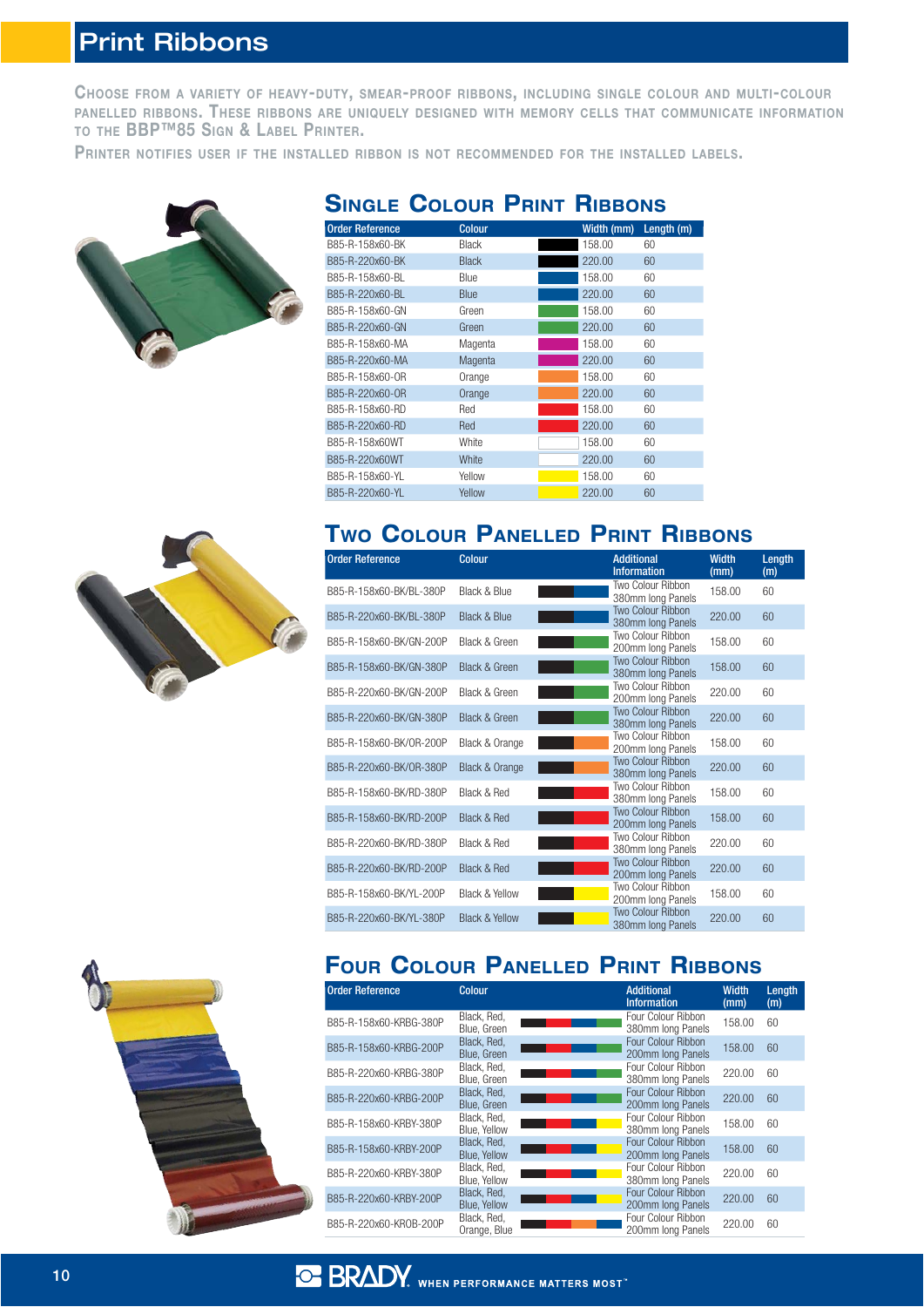#### **BBP™85 SIGN & LABEL PRINTER BBP85 PRINTER ACCESSSORIES**





Stylus Cleaning Pe

| Art. No. | <b>Order Reference</b>        | <b>Description</b>               |
|----------|-------------------------------|----------------------------------|
| 013644   | <b>Replacement Wiper Pads</b> | <b>Replacement Wiper Pads</b>    |
| 064692   | Cleaning Pen                  | Cleaning Pen for DIY systems     |
| 134001   | <b>B85-DC</b>                 | <b>BBP85 Dust Cover</b>          |
| 142115   | <b>STYLUS PENS</b>            | Replacement Stylus 3 Pack        |
| 142265   | NFT-BT                        | <b>Bluetooth Network Card</b>    |
| 142266   | NFT-WIFI                      | Bluetooth/WiFi Network Card      |
| 142267   | <b>NET-LAN</b>                | <b>LAN Network Card</b>          |
| 142268   | NET-BT-WIFI-LAN               | Bluetooth/WiFi/ LAN Network Card |
| 266116   | <b>Cleaning Kit</b>           | <b>Cleaning Kit</b>              |
|          |                               |                                  |

### **PRINTER TECHNICAL DATA**

| <b>Specifications</b>                             |                                                                                                                                       |
|---------------------------------------------------|---------------------------------------------------------------------------------------------------------------------------------------|
| Print Resolution (dpi)                            | 300 dpi                                                                                                                               |
| Print Technology                                  | <b>Thermal Transfer</b>                                                                                                               |
| <b>Colour Capability</b>                          | Multicolour, Monocolour                                                                                                               |
| Continuous vs Die Cut Labels                      | Continuous Tape & Die Cut Labels                                                                                                      |
| Max. Label Width                                  | 254.00 mm                                                                                                                             |
| Max. Print Width                                  | 216.00 mm                                                                                                                             |
| Max. Print Length                                 | 5000 mm                                                                                                                               |
| Cutter                                            | Standard built-in self-cleaning autocutter                                                                                            |
| <b>Stand Alone Printing</b><br>(Detached from PC) | Yes                                                                                                                                   |
| PC Connectivity                                   | Yes                                                                                                                                   |
| Software Compatibility                            | MarkWare 3.9.3, Windows based driver for 3rd party software use                                                                       |
| <b>Connectivity Options</b>                       | Standard: 1 USB host port + 2 USB device ports, Ethernet with Brady Network Card. Optional: Wireless Ethernet with Brady Network Card |
|                                                   |                                                                                                                                       |
| <b>Physical Properties</b>                        |                                                                                                                                       |
| Depth x Height x Width                            | 500 mm x 310 mm x 500 mm                                                                                                              |
| Weight (kg)                                       | 22                                                                                                                                    |
| Keyboard                                          | Full size fold down keyboard QWERTY, AZERTY, QWERTZ, CYRILLIC                                                                         |
| Display                                           | 7" wide colour touch screen LCD display                                                                                               |
| <b>Operating Temperature</b>                      | 10°C to 40°C, 20 to 80% RH non-condensing                                                                                             |
| Approval/Compliance                               | UL, cUL, CE, WEEE RoHS, C-Trick (Australia), GOST R (Russia)                                                                          |
| Warranty                                          | 12 months                                                                                                                             |

#### **BLS LAMINATING SYSTEM AND PANELS**

BRADY'S BLS2000™ LAMINATING SYSTEM QUICKLY MOUNTS PRINTED SIGNS TO ACRYLIC PANELS.

Offers rigidity and protection for signs affected by external factors such as acid spills, solvents, etc. The end result makes the signs look even more professional, allowing the panel to be mounted to, or suspended from the structure of your choice.

| Art. No. | <b>Description</b>                             |
|----------|------------------------------------------------|
| 013506   | BLS 2000 Laminating System                     |
| 013400   | Clear Acrylic Semi-Rigid Panel 100 mm x 152 mm |
| 013401   | Clear Acrylic Semi-Rigid Panel 203 mm x 203 mm |
| 013403   | Clear Acrylic Semi-Rigid Panel 254 mm x 177 mm |
| 013402   | Clear Acrylic Semi-Rigid Panel 254 mm x 254 mm |
| 013404   | Clear Acrylic Semi-Rigid Panel 254 mm x 355 mm |
| 013405   | Clear Acrylic Semi-Rigid Panel 254 mm x 760 mm |